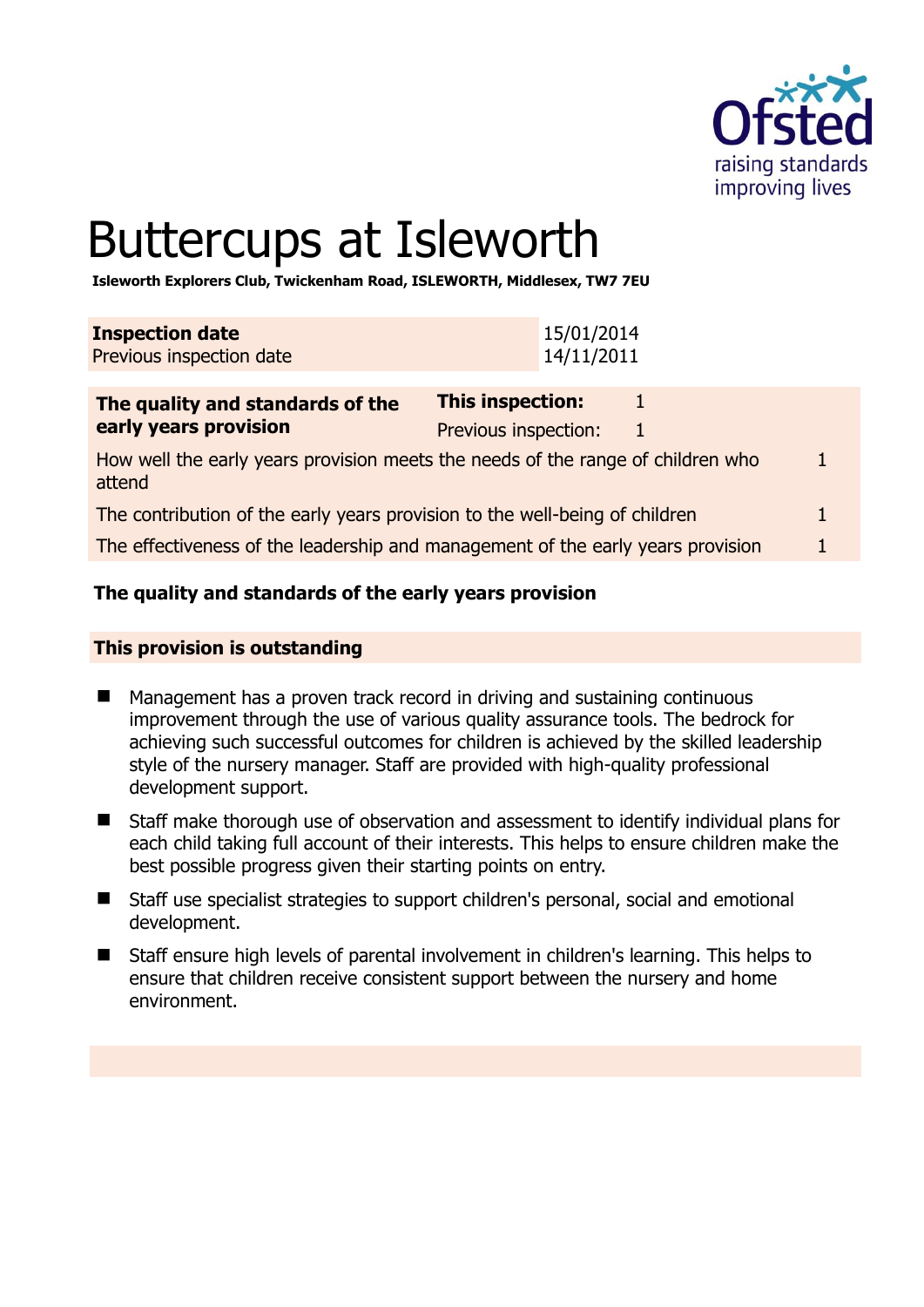# **Information about this inspection**

Inspections of registered early years provision are:

- $\blacksquare$  scheduled at least once in every inspection cycle the current cycle ends on 31 July 2016
- scheduled more frequently where Ofsted identifies a need to do so, for example where provision was previously judged inadequate
- **•** brought forward in the inspection cycle where Ofsted has received information that suggests the provision may not be meeting the legal requirements of the Early Years Foundation Stage or where assessment of the provision identifies a need for early inspection
- **•** prioritised where we have received information that the provision is not meeting the requirements of the Early Years Foundation Stage and which suggests children may not be safe
- scheduled at the completion of an investigation into failure to comply with the requirements of the Early Years Foundation Stage.

# **Inspection activities**

- The inspector observed children's play and learning in all rooms both indoors and outdoors.
- The inspector carried out joint observations with the manager and provider.
- $\blacksquare$  The inspector spoke to a number of parents taking account of their views.
- $\blacksquare$ The inspector scrutinised selected development records on children, sampled the nursery policies and procedures and staff suitability records.
- $\blacksquare$  The inspector held meetings with the manager and provider.

**Inspector**  Amanda Tyson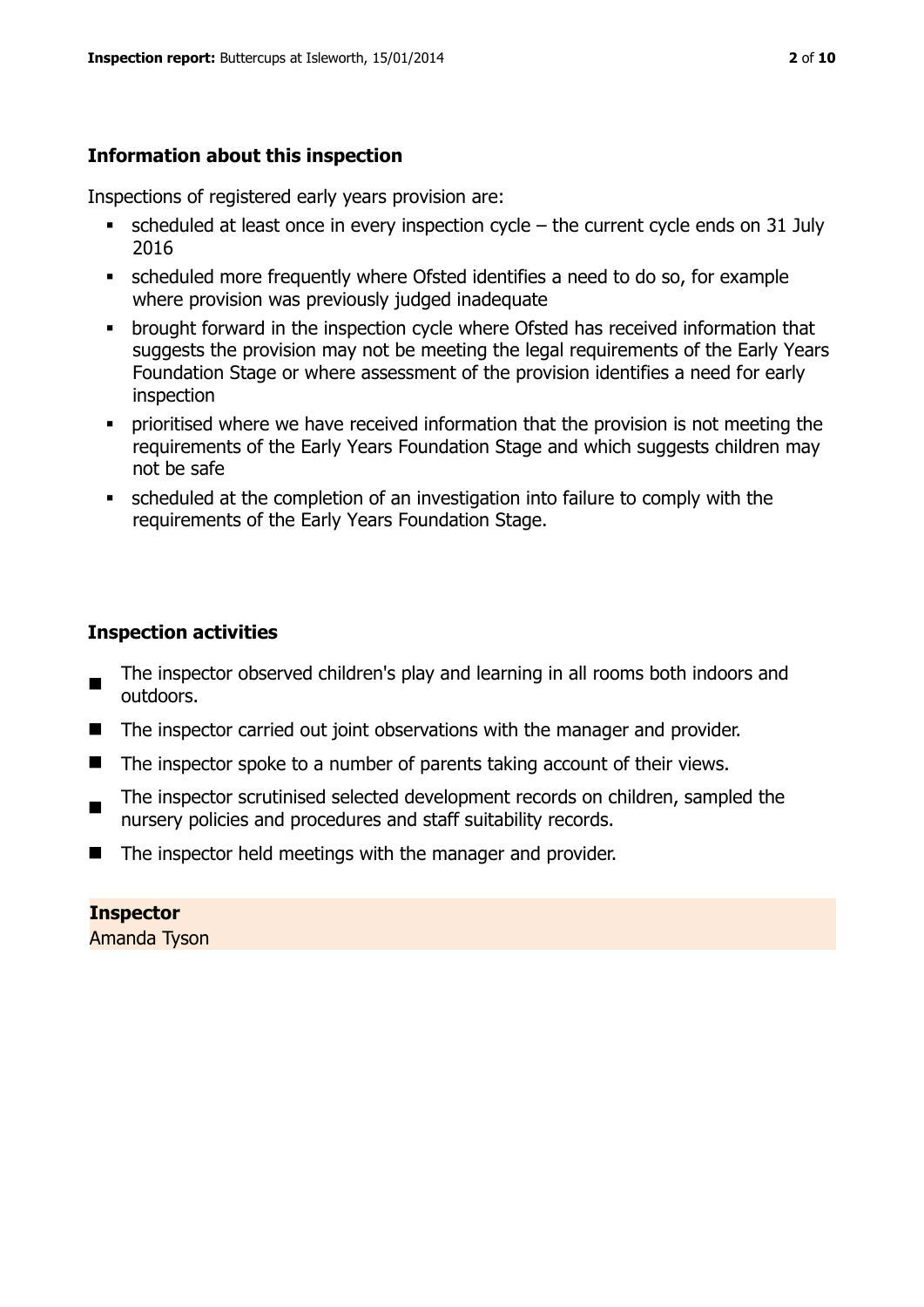#### **Full report**

#### **Information about the setting**

Buttercups Day Nursery opened in 1988 and re-registered in 2011. The nursery operates from the ground floor of the Explorers Club in Isleworth, in the London borough of Hounslow. It is one of seven nurseries run by the Buttercups Nurseries Ltd. There are two playrooms, one of which is a baby room. All children share access to a secure enclosed outdoor play area. The nursery is registered on the Early Years Register. The nursery is open each week day from 8am to 6pm all year round, except for bank holidays and three days at Christmas. The nursery support children who speak English as an additional language and children with special educational needs and/or disabilities. There are currently 74 children on roll, 20 of whom are in receipt of funding for free early education. The nursery employs 14 staff. The manager is qualified to Level 5, three staff hold level 4 qualifications, three have Level 2 and the remainder are all qualified to Level 3 in early years. The nursery practices the High/Scope approach.

#### **What the setting needs to do to improve further**

#### **To further improve the quality of the early years provision the provider should:**

■ involve children in reviewing their own progress and setting their own goals.

#### **Inspection judgements**

#### **How well the early years provision meets the needs of the range of children who attend**

All children make rapid progress in their learning and development, from their starting points on entry to the nursery. The key person system is highly effective in involving parents in reviewing, assessing and planning for children's progress. Sometimes children tell staff what they want to learn to do. When this happens, staff support children to achieve their goal. However, there is no planned approach to involve older children in reviewing their progress and setting their own goals. For example, children's learning journey records, which contain photographs showing their progress over time, are stored out of children's reach. Parents borrow books to read with children at home and provide photographs of their home activities for children to share with their friends during circle time. Staff provide parents with information to explain child development theories and the strategies used by staff to support aspects of learning and development. For example, how they promote children's small physical skills and how to link letters to sounds. This enables parents to provide children with consistent learning support within the home. Staff carry out precise assessments on children which are informed by their astute observations of children's developing interests and ability. Any gaps in development, such as in speech and language, hearing and behaviour, are quickly identified and targeted. The setting's special educational needs coordinator works closely with all those involved in the child's development. For example, the child's key person, any external agencies involved and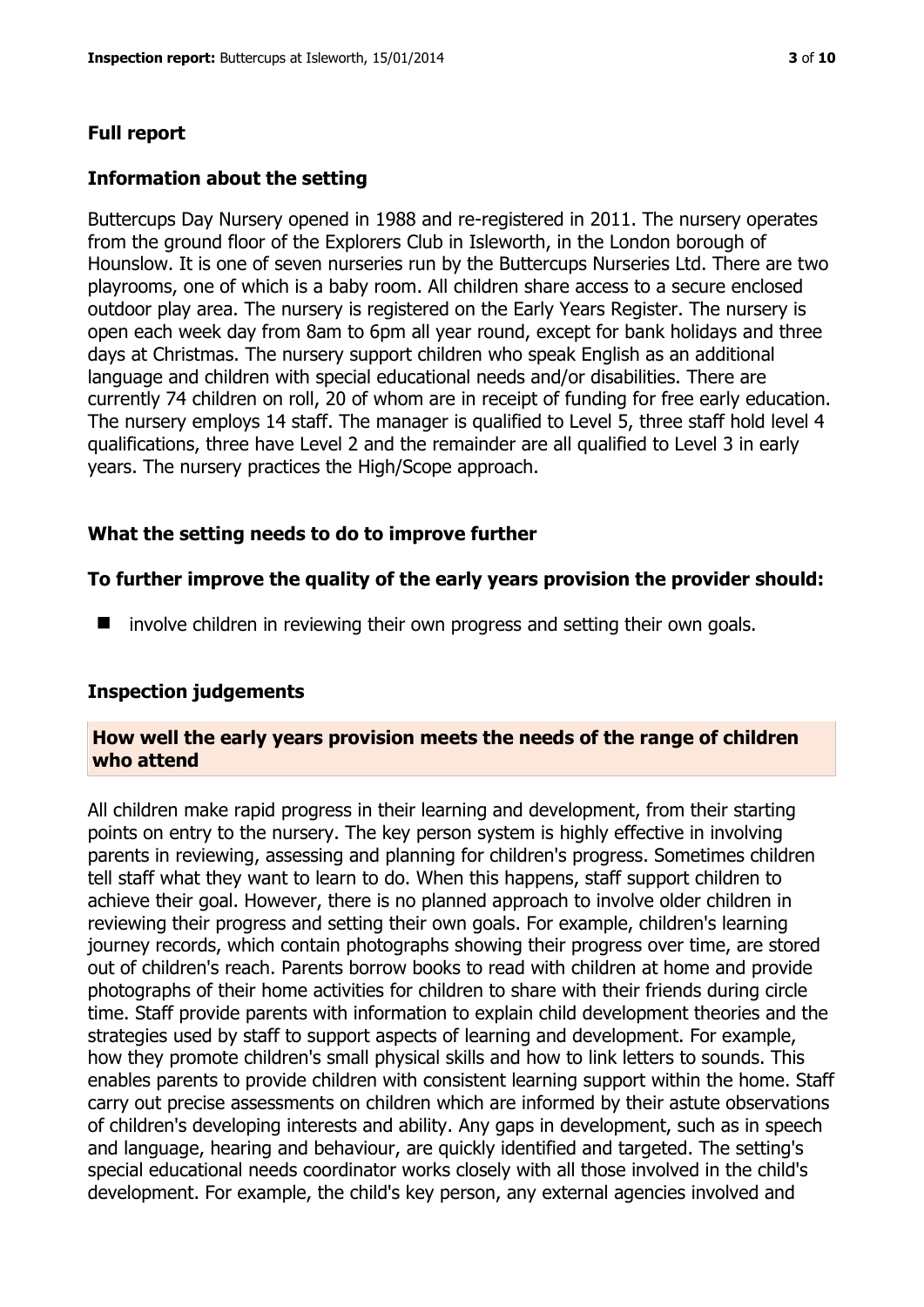parents are included to identify and follow a clear support plan for children with additional needs. Staff recognise talented children and ensure that they are consistently challenged. For example, they progress from linking letters to sounds to working out simple words. Staff know and understand the importance of encouraging children learning English as an additional or dual language, to use their home language as much as possible so that they become fully bilingual.

Staff receive regular training in the use of specialist teaching methods and resources to support children's progress in the prime areas of learning; personal, social and emotional development, communication and language; and physical development. The significant progress children make in these areas enables their progress in other areas. For example, children develop the physical skills to use pencils by picking dried pasta up using tongs and attaching pegs to the rim of a basket. Children have well developed communication and language skills. This enables them to express their needs and ideas to staff and other children and to confidently ask questions. The quality of teaching is excellent. Staff use a picture exchange communication system (PECS) and sign language to support children with communication and language difficulties. They use props, such as a large soft toy sheep, little ducks and puppets to sustain children's attention and help them follow stories and rhymes. Staff help children to learn to say words correctly by using the proper names, for instance when young children refer to a duck as a 'quack' they praise children telling them that 'ducks go quack'.

Staff effectively teach children to understand and apply mathematical concepts by engaging with them using open-ended questions when they build models, when they play shops and weigh cooking ingredients. Children use cameras and the computer with competence. They are helped to understand about people and communities when staff take them to the shops to buy cooking ingredients or when they go to the library. They have opportunity to handle reptiles when experts bring them to visit the children at the nursery. Staff seize opportunities to introduce children to the different species of spiders and web spinning when they discover an influx outside.

Staff consistently encourage children to extend their ideas and play by using open-ended questions to challenge their thinking. For example, children add piles of sand to a mat to create an island for their small world pirate ships. This leads to further ideas, such as 'needing a telescope'. Staff enable children to work out how to do this by thinking of the shape and making this by rolling up paper into a cylinder and sealing it with tape. Children are then challenged to describe what they can see through their telescopes. When children mention 'treasure' staff quickly scurry around to gather sparkly items, which they put in a chest and hide in the garden for children to find. Children find this type of play thrilling.

Babies have great fun making music with pots and pans and wooden spoons. They use their hands to make patterns in 'gloop', a mixture of cornflour and water. Babies explore the contents of treasure baskets, which include every day, natural and different textured items. Staff are often innovative in their activity planning. For example, babies are challenged to fetch named items, which staff stick to wallpaper on the floor.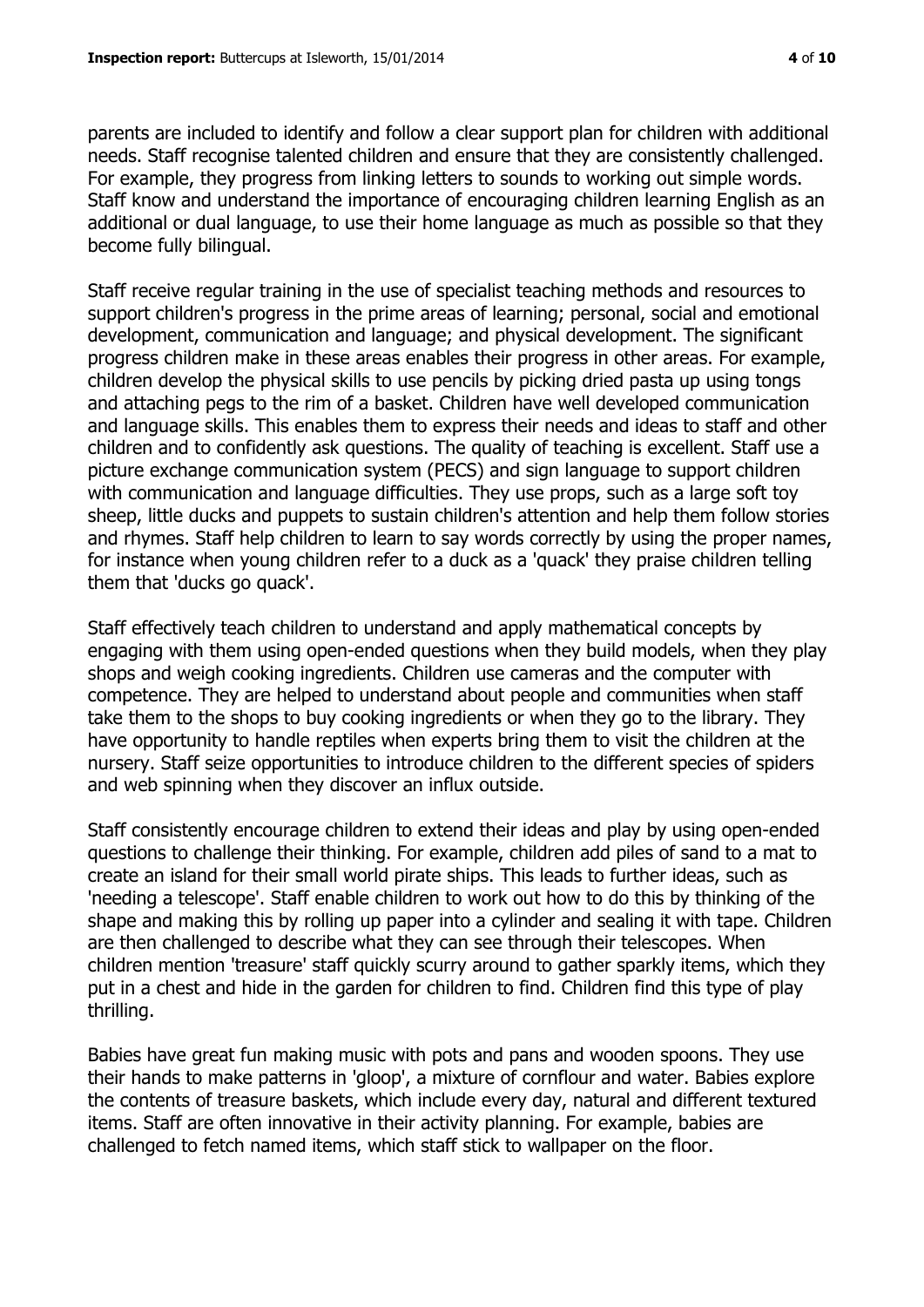#### **The contribution of the early years provision to the well-being of children**

Children are extremely happy and settled in this welcoming, safe, well-resourced and presented nursery. Play resources are stored accessibly to encourage children to become independent and creative learners. These provide for all children's interests so children do not become bored. Babies show a strong sense of security as they snuggle contentedly into their cots for a nap. They show confidence as they pull themselves to standing and take their first few steps towards the wide-open arms of their key person. The settling in procedure for new children takes excellent account of the anxiety children and parents often feel when learning to separate from each other for the first time. The process is gradual and individually tailored so that each child settles at their own pace. Staff use picture timetables to help children learning English as an additional language to understand the routine of the day. Staff monitor and support children's emotional wellbeing extremely well. For example, they help children to transfer their attachments to people rather than objects. Staff use specialist resources to help children talk about and understand feelings and to recognise expressions, such as worried and sad, angry and happy. Children are reminded by lovely posters to use their hands kindly, that teeth are not for biting and that feet are not for kicking. Staff are trained to use the 'Playing And Learning to Socialise' (PALS) programme to prepare children for change, such as in families or starting school, to manage their feelings and improve behaviour. Squabbles are rare because children are consistently engaged in play and learning.

The foundations for children to adopt healthy and active lifestyle habits are being firmly laid by the programme of activities delivered by staff and specialist visiting teachers. For example, children take part in weekly music and movement sessions. They are taught ball skills and engage in fun games with the giant parachute. The spacious outdoor play area enables children to practise running, climbing and peddling skills. Children enjoy the challenge of assault courses set up by staff. Children learn the importance of dental hygiene when they are visited by the dentist and through the daily routine of brushing their teeth after lunch. Staff make the most of weekly cooking sessions to teach children about hygiene and safety. Children learn about fire safety through evacuation practise and visits from the fire service. Staff show children as young as two years, how to use knives safely to cut up real fruit in the home corner. Mealtimes are a sociable occasion. Children enjoy a healthy balanced diet. Older children serve themselves portions and scrape their plates very responsibly afterwards. Babies have great fun feeding themselves using their hands. Babies sleep at times consistent with their home routines and parental wishes.

## **The effectiveness of the leadership and management of the early years provision**

Management are exceptionally knowledgeable about the welfare and learning and development requirements. All required records and documentation are in place, well maintained and appropriately shared with parents. This documentation underpins the safe and efficient management of the setting, as well as children's individual needs. Staff exchange information about children's needs to ensure they are consistently met. Management are extremely successful and proactive in driving improvement and have a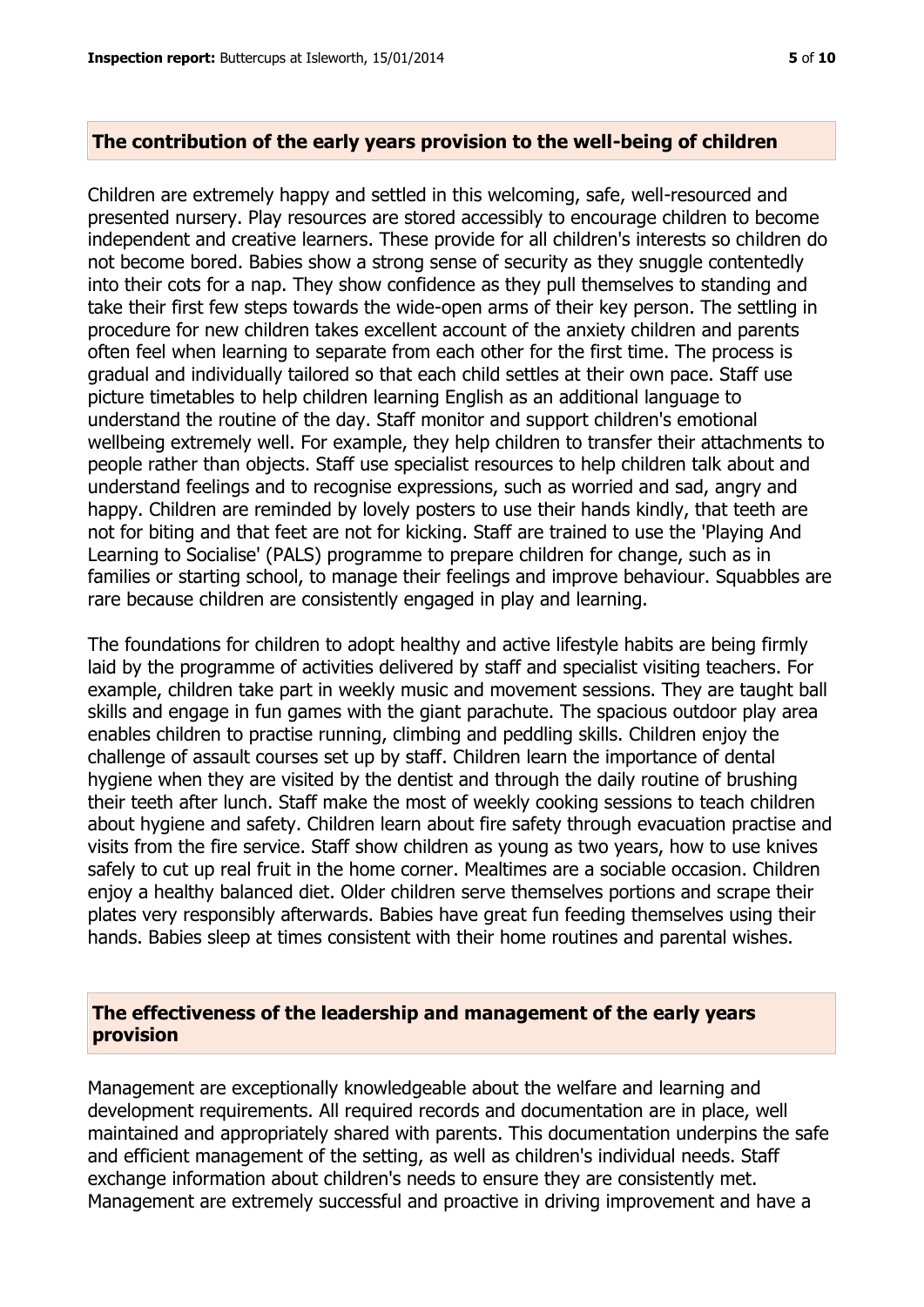proven record of sustaining high-quality provision. They employ two staff specifically to set up and pack away all equipment and resources each day. This means that the childcare staff are free to focus fully on children's learning and development as soon as they arrive. Innovative ideas, such as placing posters in plastic wall hangers and the use of partitions, helps to turn an empty large hall into an exciting nursery environment. Since the last inspection, management has supported staff to achieve Montessori and Forest School Leadership qualifications. Plans are in place to add these teaching methods to their current 'high-scope' approach. A large shed has been purchased and is due to be erected to store outdoor play equipment and resources. This means that staff will be able to respond to children's interests immediately by adapting their planning. Management has also ordered triple buggies to enable staff to take babies out for strolls, so that they can learn about people and the community first hand.

The nursery manager is an exceptional leader. Her systems for monitoring the quality of teaching practice, for dealing with any staff underperformance and for motivating staff to develop their knowledge and skills is inspirational. Staff receive regular one to one supervision which feeds into their yearly appraisal. Every member of staff has a performance development plan. Staff are unanimous in their praise for the manager and describe how the supervision time is used to review their professional development and planning for individual children. Any gaps in the quality of teaching practice are promptly identified and targeted through the use of individual improvement plans, training, mentoring and coaching. Staff benefit greatly from the in-house training provided by the organisation to supplement the variety of external training courses available to them.

Management are very clear about their safeguarding responsibilities and all staff consistently implement the organisation's rigorous and effective procedures. There are well-established procedures in place for recruiting, vetting and inducting new staff, bank staff and apprentices. Staff do not start work until their Disclosure and Barring Service (DBS) check has been completed. Staff update their child protection and first aid training every three years. Safeguarding issues are a constant on the agenda for staff meetings and staff supervision. All members of the management team complete leadership level safeguarding training. The team are, as a result, well equipped to respond to any concerns about children's welfare and to deal with any accidents or emergencies.

Exceptionally good partnership with parents is achieved though the provision of parenting workshops, parent consultations, newsletters and daily written reports about children's activities and care routines. Parents enjoy attending all the special events, such as father's day breakfasts and mother's day teas, national and different religious celebrations, such as Vaisakhi (Sikh New Year). Management has well established links with the local library staff, shopkeepers and schools children transfer to, as well as external agencies, such as speech and language therapists. Parents hold the nursery in the highest regard. They talk fondly about their child's key person and cite the personalised care provided as one of the key strengths. Parents are also pleased that children have access to the range of specialist weekly activities, which include cooking, music and movement and different sports.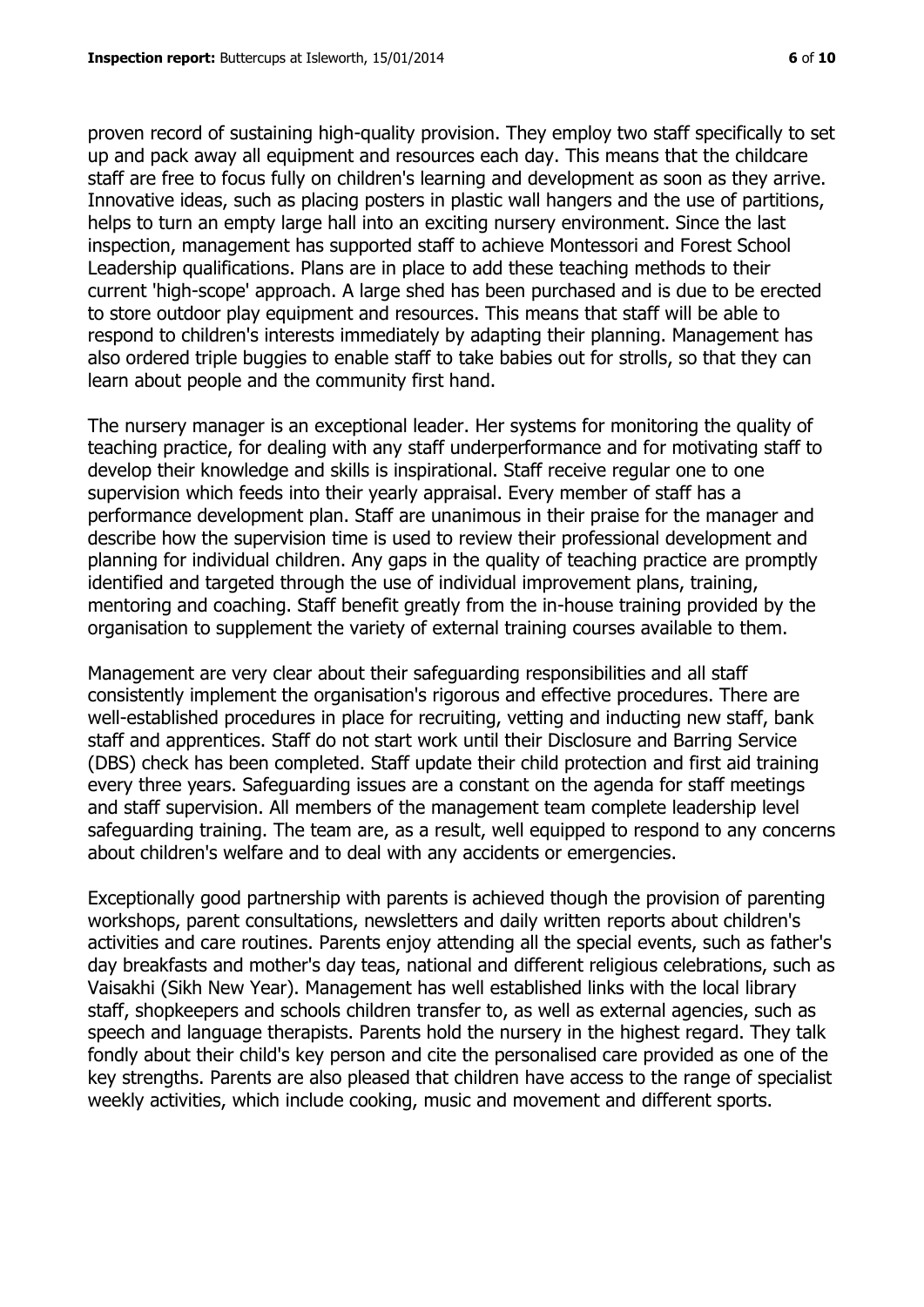# **What inspection judgements mean**

# **Registered early years provision**

| <b>Grade</b> | <b>Judgement</b>               | <b>Description</b>                                                                                                                                                                                                                                                                                                                                                                                |
|--------------|--------------------------------|---------------------------------------------------------------------------------------------------------------------------------------------------------------------------------------------------------------------------------------------------------------------------------------------------------------------------------------------------------------------------------------------------|
| Grade 1      | Outstanding                    | Outstanding provision is highly effective in meeting the needs<br>of all children exceptionally well. This ensures that children are<br>very well prepared for the next stage of their learning.                                                                                                                                                                                                  |
| Grade 2      | Good                           | Good provision is effective in delivering provision that meets<br>the needs of all children well. This ensures children are ready<br>for the next stage of their learning.                                                                                                                                                                                                                        |
| Grade 3      | <b>Requires</b><br>improvement | The provision is not giving children a good standard of early<br>years education and/or there are minor breaches of the<br>safeguarding and welfare requirements of the Early Years<br>Foundation Stage. It will be monitored and inspected within<br>twelve months of the date of this inspection.                                                                                               |
| Grade 4      | Inadequate                     | Provision that is inadequate requires significant improvement<br>and/or enforcement action. The provision is failing to give<br>children an acceptable standard of early years education and/or<br>is not meeting the safeguarding and welfare requirements of<br>the Early Years Foundation Stage. It will be monitored and<br>inspected again within six months of the date of this inspection. |
| Met          |                                | The provision has no children on roll. The inspection judgement<br>is that the provider continues to meet the requirements for<br>registration.                                                                                                                                                                                                                                                   |
| Not met      |                                | The provision has no children on roll. The inspection judgement<br>is that the provider does not meet the requirements for<br>registration.                                                                                                                                                                                                                                                       |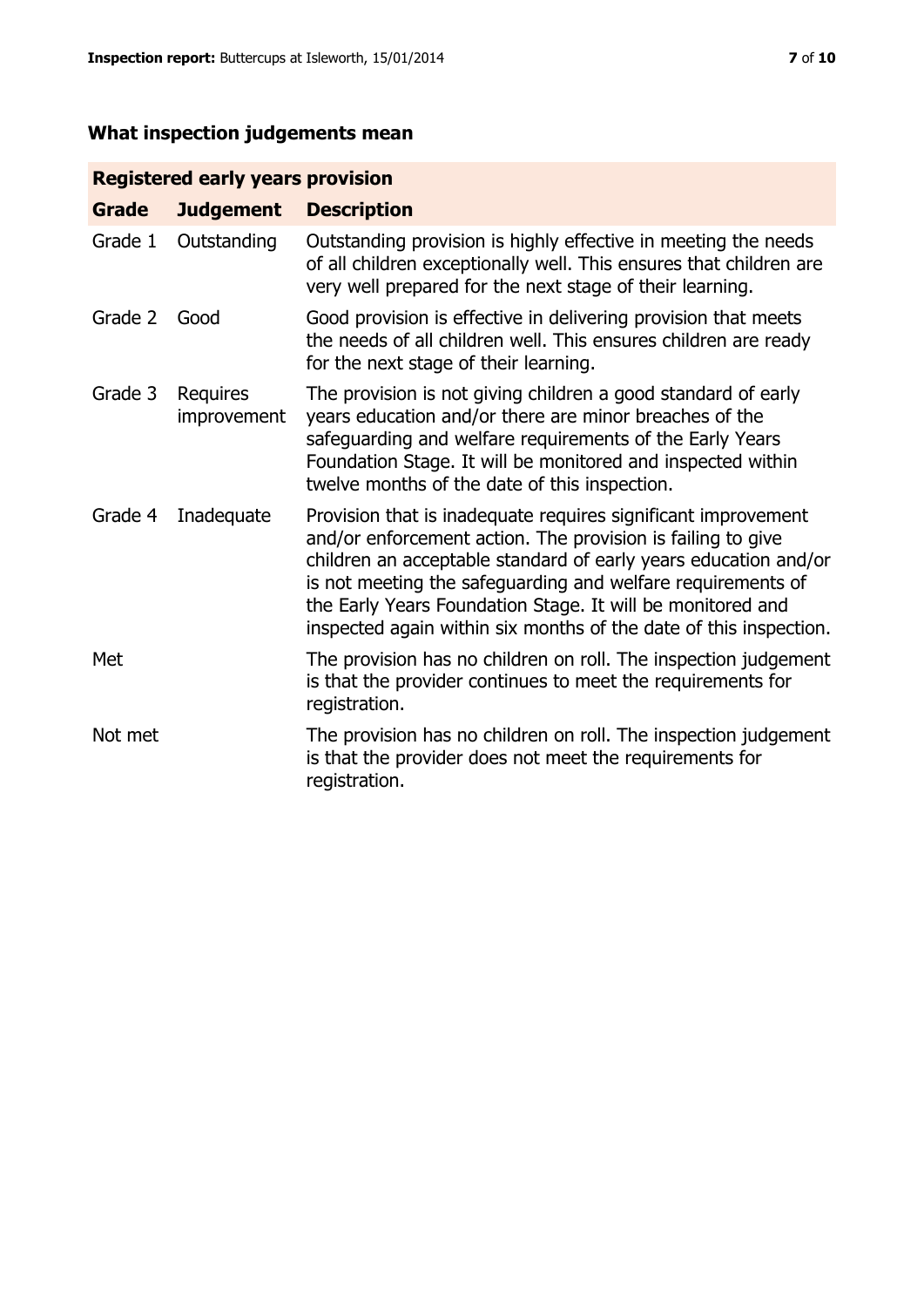# **Inspection**

This inspection was carried out by Ofsted under sections 49 and 50 of the Childcare Act 2006 on the quality and standards of provision that is registered on the Early Years Register. The registered person must ensure that this provision complies with the statutory framework for children's learning, development and care, known as the Early Years Foundation Stage.

# **Setting details**

| Unique reference number       | EY428475                          |
|-------------------------------|-----------------------------------|
| <b>Local authority</b>        | Hounslow                          |
| <b>Inspection number</b>      | 946818                            |
| <b>Type of provision</b>      | Full-time provision               |
| <b>Registration category</b>  | Childcare - Non-Domestic          |
| Age range of children         | $0 - 5$                           |
| <b>Total number of places</b> | 49                                |
| Number of children on roll    | 74                                |
| <b>Name of provider</b>       | <b>Buttercups Nursery Limited</b> |
| Date of previous inspection   | 14/11/2011                        |
| <b>Telephone number</b>       | 02085687181                       |

Any complaints about the inspection or the report should be made following the procedures set out in the guidance *'Complaints procedure: raising concerns and making complaints* about Ofsted', which is available from Ofsted's website: www.ofsted.gov.uk. If you would like Ofsted to send you a copy of the guidance, please telephone 0300 123 4234, or email enquiries@ofsted.gov.uk.

# **Type of provision**

For the purposes of this inspection the following definitions apply:

Full-time provision is that which operates for more than three hours. These are usually known as nurseries, nursery schools and pre-schools and must deliver the Early Years Foundation Stage. They are registered on the Early Years Register and pay the higher fee for registration.

Sessional provision operates for more than two hours but does not exceed three hours in any one day. These are usually known as pre-schools, kindergartens or nursery schools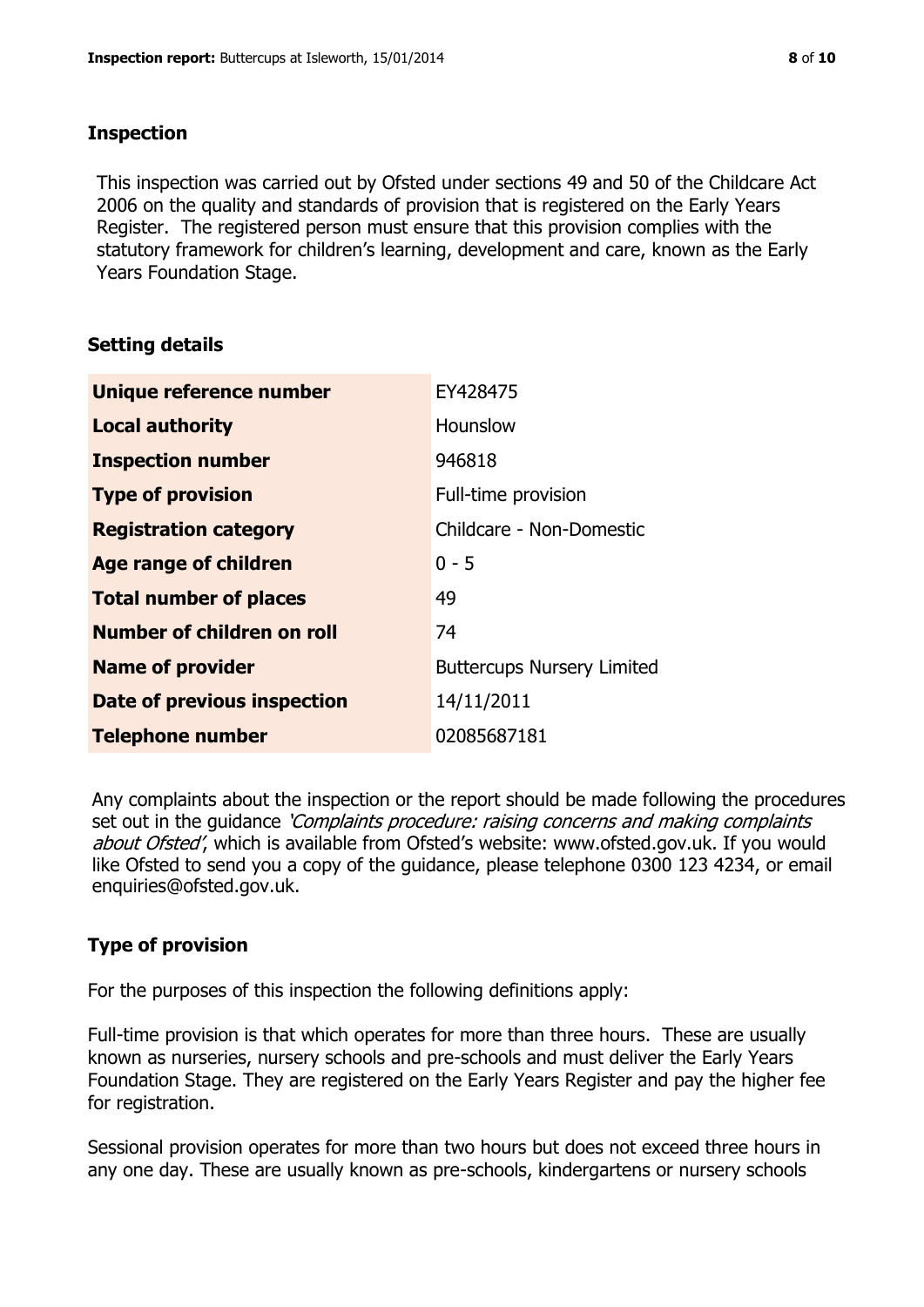and must deliver the Early Years Foundation Stage. They are registered on the Early Years Register and pay the lower fee for registration.

Childminders care for one or more children where individual children attend for a period of more than two hours in any one day. They operate from domestic premises, which are usually the childminder's own home. They are registered on the Early Years Register and must deliver the Early Years Foundation Stage.

Out of school provision may be sessional or full-time provision and is delivered before or after school and/or in the summer holidays. They are registered on the Early Years Register and must deliver the Early Years Foundation Stage. Where children receive their Early Years Foundation Stage in school these providers do not have to deliver the learning and development requirements in full but should complement the experiences children receive in school.